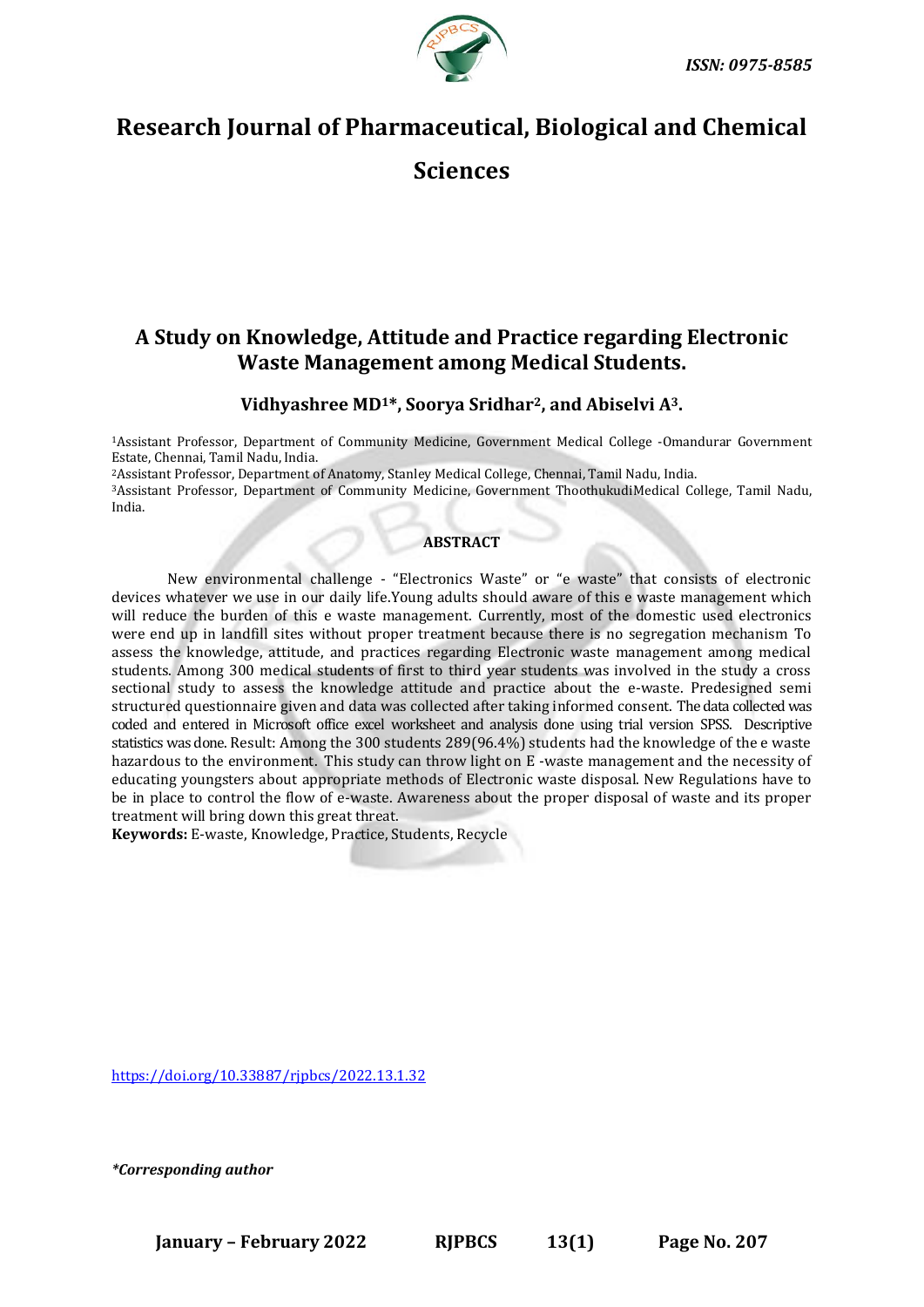

#### **BACKGROUND**

Electronic and Electrical waste, popularly known as e- waste products, do not decompose or rot away [1].Daily our life depends on this electronic devices which provide us with more comfortable life. But the same technology is the most upcoming treat for our society.Young adults should be aware of this e -waste management which will reduce the burden to the environment. Since the is no proper segregation and proper disposal of the domestic used electronics. India has only recently implemented regulations that directly address this issue through the Ministry of Environment and Forests (MoEF) [2].Youngsters generation those who are at the public health department should smartly handle this upcoming threat. "E-waste includes discardedelectronic devices such as computers, monitors, TVs & display devices, telecommunication devices such as cellular calculators , phones andprinters, scanners,audio and video devices,washing machines,microwave ovens, refrigerators,air conditioners, e-waste also covers recording devices such asCDs, DVDs electronic components such as chips, floppy, mother boards [3].

E-wastebeing the cause of major health and environmental concern due to its hazardous nature when compared to municipal waste [4]. Electronic gadgets contain components made of toxic chemicals and metals such as lead, cadmium, chromium, mercury, beryllium, antimony, polyvinyl chlorides (5) . Frequent exposure will damage these Nervous systems, reproductive and endocrine systems hence we need to avoid such cases in future . Proper disposal of e waste management is the only key.

**Introduction:**Waste contains both valuable materials as well as hazardous materials that require special handling andrecycling methods. Environmental damage done by the e-waste is irreversible hence it needs the immediate regulations. The e-waste management is the new challenge as compared to municipal or biomedical wastes**.** E-waste recycling involves the destruction of the equipment such that it reduces the toxic effects. Public awareness of this government policy and e-waste hazards is the most important measurements for active participation in management systems.

**Objectives:**To assess the knowledge, attitude, and practices regarding Electronic waste management among medical students.

**Methodology:** A Cross sectional study-KAP, among 300 medical students of first to third year students was involved in the study. Inclusion criteria: Students who are willing to participate was included in the study. Exclusion criteria: Those students who are not willing will be excluded from the study.Study tool: Predesigned semi structured questionnaire. Data was collected by self-administered questionnaire after taking informed consent.Brief procedure:After research and ethics committee approval from the college, the study was carried out among the students. The questionnaire with data related to demographic variables, knowledge, attitude and practice regarding electronic waste management.

**Statistical analysis:**The data collected was coded and entered in Microsoft office excel worksheetand analysis done using trial version SPSS.Descriptive statistics was done. Implications:The study will help in understanding the practices of E -waste management among students.It can throw light on the necessity of educating youngsters about appropriate methods of Electronic waste disposal.

#### **RESULTS**

Among 300 students, 159 wereMale students and 141 were female students and age group distribution was between 17 to 23 years and their mean age was 19.02 and 19.21 for male and female students respectively.

Table 1 shows the knowledge component of the students, 289( 96.4%) students had the knowledge of the e waste hazardous to the environment but only 4 % knew about the policies. Source of information was from social media which was 48.3 %.and about the dealers 253 students doesn't know the person to recycle it.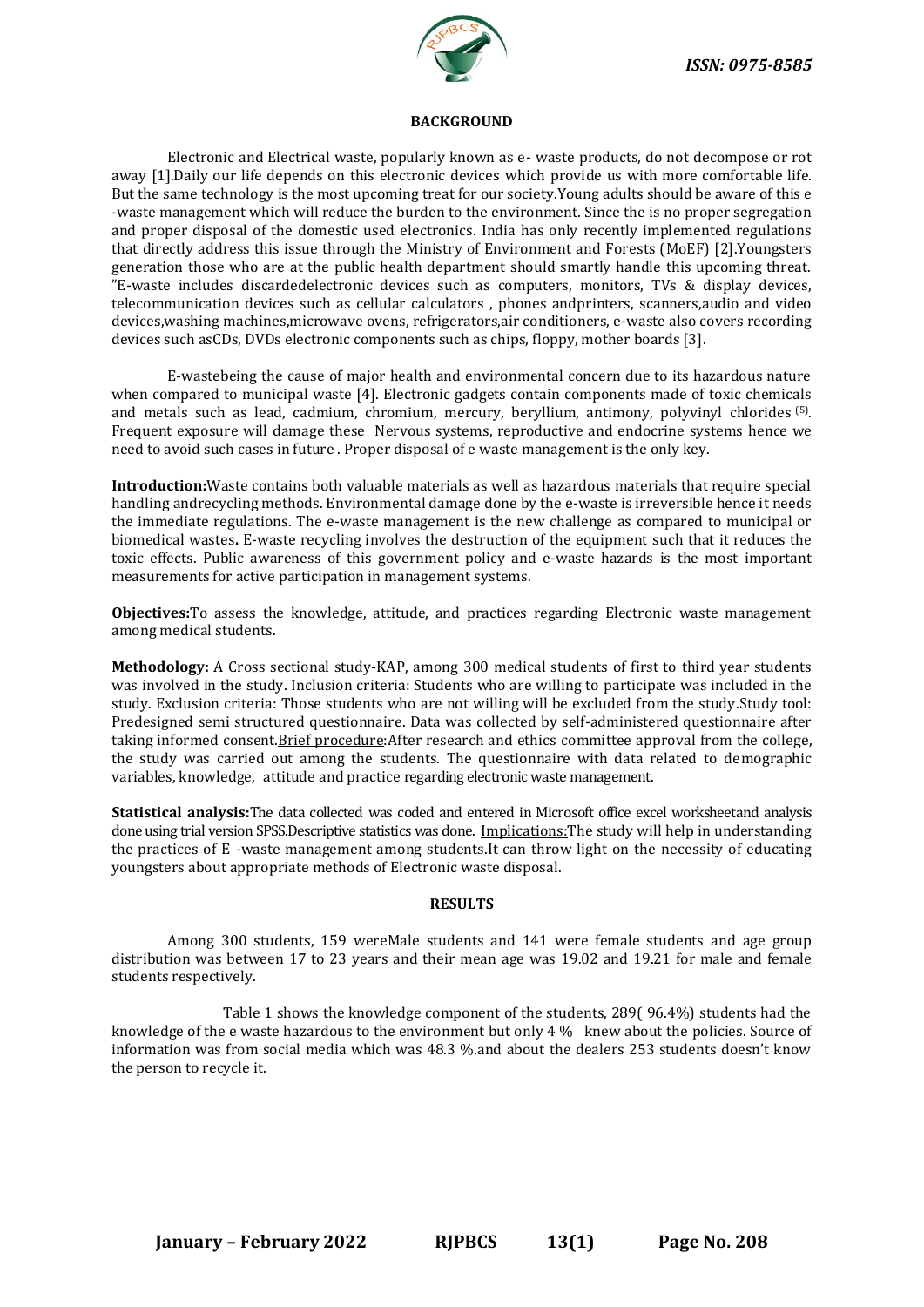

| S.no | Knowledge                                      | N(%)           |              |
|------|------------------------------------------------|----------------|--------------|
| 1.   | e-waste is hazardous to health and environment | Yes            | 2890 96.4    |
|      |                                                | No             | 11(3.6)      |
| 2.   | Any environment policies regarding e-waste     | Yes            | 12(4         |
|      | management?                                    | No             | 2880 96      |
| 3    | Source of information?                         | Through family | 26(8.7)      |
|      |                                                | members        |              |
|      |                                                | Friends        | 34(11.3)     |
|      |                                                | Social media   | 145(48.3)    |
|      |                                                | Internet       | 95(31.7)     |
| 4    | Do you know someone who can collect used old   | Yes            | 15.7         |
|      | gadgets for recycle/reuse/dismantling?         | No             | 253(84.3)    |
| 5    | Are you aware of the chemicals present in      | <b>Yes</b>     | 53.6<br>1611 |
|      | electronic products?                           | No             | 139(46.4)    |

## **Table 1: The knowledge about the e-waste**

## **Table 2: The Attitude about the e-waste**

| S.no           | <b>Attitude</b>                       |                            | N(%        |
|----------------|---------------------------------------|----------------------------|------------|
| 1              | Do you consider your unused           | <b>Yes</b>                 | 145 ( 48.4 |
|                | electronic device to be waste or have | N <sub>0</sub>             | 155(51.6)  |
|                | other purpose                         |                            |            |
| 2              | What do you think is the best way to  | Take to recycling centre   | 1212       |
|                | dispose your e-waste                  |                            | 154(51.4)  |
|                |                                       | Take to landfill           | 42(14)     |
|                |                                       | Put in household trash bin | 02(0.6)    |
|                |                                       | Give to friend or charity  | 76(25.4)   |
|                |                                       | Store it                   | 26(8.6)    |
| 3              | What is your opinion about the        | Buying more electronic     | 129(43)    |
|                | reason for generation of more         | gadgets                    |            |
|                | electronic wastes?                    | Dumping the used           | 44(14.7)   |
|                |                                       | electronic gadgets in home |            |
|                |                                       | Not following proper       | 127(42.3)  |
|                |                                       | disposal methods           |            |
| $\overline{4}$ | Before disposing your used gadgets    | <b>Yes</b>                 | 66(22)     |
|                | will you delete your saved data       | N <sub>0</sub>             | 234(78)    |

Table 2 shows the attitude towards the e waste management the best way for e-waste management is to give the waste it to recycling centre 51.4 %. Before giving to the reseller the personal information and data should be deleted. 127 (42.3%) students had the opinion not following the proper disposal methods.

| <b>Table 3: The Practice about the e-waste</b> |
|------------------------------------------------|
|                                                |

| S.no | <b>Practice</b>        |                               | N(%)      |
|------|------------------------|-------------------------------|-----------|
| 1    | How many years did     | Less than 5 years             | 233(77.6) |
|      | you replace the gadget | More than 5 yrs               | 67(22.4)  |
| 2    | Reasons for your       | <b>Broken</b>                 | 63(21)    |
|      | purchase               | Not working properly          | 114(38)   |
|      |                        | Working but need new features | 123(41)   |
| 3    | How do you dispose     | Sell to scrap dealer          | 09(03)    |
|      | your gadgets?          | Return to manufacturer        | 04(1.4)   |
|      |                        | Dispose along with household  | 234(78)   |
|      |                        | Put on street                 | 53(17.6)  |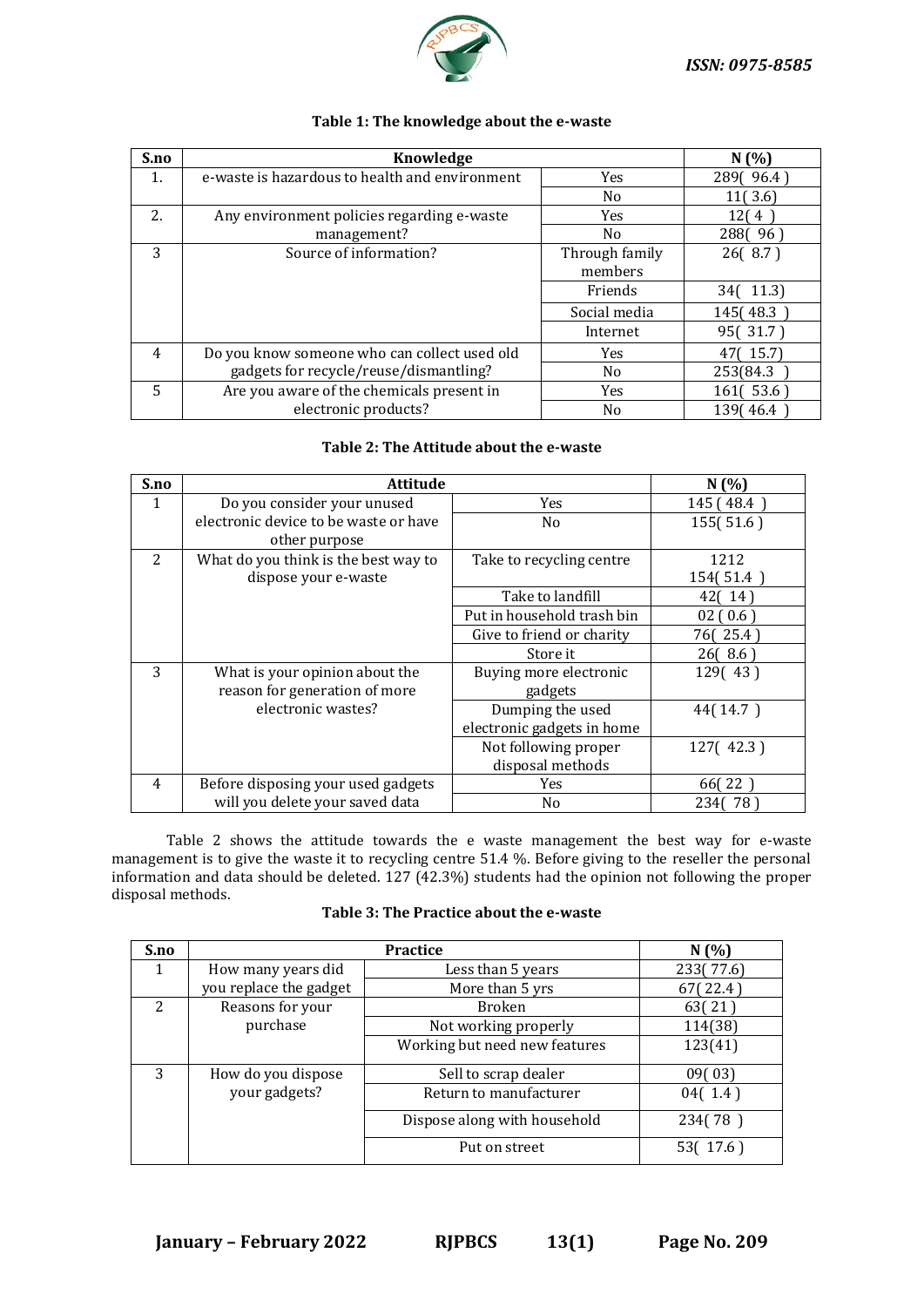

Table 3 shows the practice of the e waste treatment and most of the electronic gadget bought and not frequently used



**Graph 1: The disposal of gadgets**

## **CONCLUSION**

Electronic products now became the most essential part in our daily lifeand we depend on electronic products. Currently, every village uses electronic products such as mobile phone, computer, refrigerator, television; and so on for the convenience of their daily activities. Consequently, voluminous electronic wastes are being created by the consumers. However, they are not much aware about the management of electronic wastes. According to this study, knowledge is present but there is no correct practice followed.

E-Parisaraa [6]: Is the first government-authorized eco-friendly recycling unit at Karnataka. This plant is the first scientific e-waste recycling unit which aims to reduce pollution in land. Personal data theft will be the next arsing issues in this disposal of the electronic waste hence this plant protects data from discarded computers and guarantees customer's confidentiality. India's first Government approved Electronic Waste recycling company approved by both Central Pollution Control Board and Karnataka State Pollution Control Board [7].

New threat of the near future are e-waste and become a great challenge for public health department as higher rate of disposed, reused or recycled. Electronic products substances can pollute soil, water, air, dust, and food sources[8, 9].According to Ram<sup>10</sup> et al India is among the top five e-waste producing countries in the world with estimated annual production of two million tons. Awareness among the young generation who will be the next society will eventually reduce the factors affecting the environmental damage. Urgent need for improvement in e-waste management and educating this youngster will eventually improve this emerging issue.

### **ACKNOWLEDGEMENT**

Third year students of Government Omandurar Medical College for the Data collection Gayathri Sreenivasan, Rameez Fathima.M, Samyuktha.A, Shalini.V, Subashree.P

### **REFERENCES**

- [1] Pandve HT. Indian J Occup Environ Med 2007; 11:116
- [2] Shah, Anuj. "An Assessment of Public Awareness Regarding E-Waste Hazards and Management Strategies" (2014). Independent Study Project (ISP) Collection. 1820.
- [3] Subhaprada CS.Int J Community Med Public Health 2017;4(2):506-510